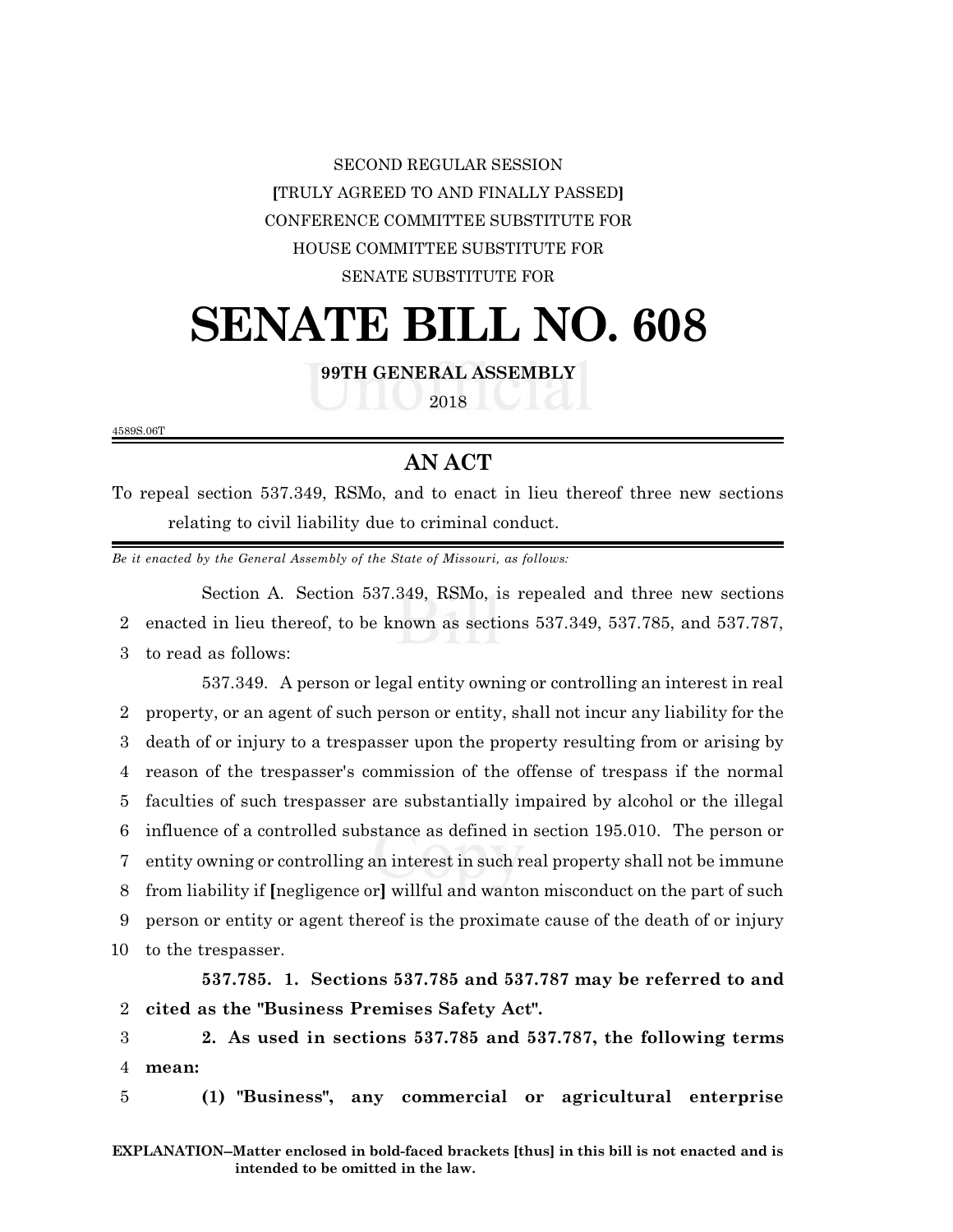**including, but not limited to, sales, services, manufacturing, food service, entertainment, property management or leasing company, or any other entity, whether for profit or not for profit, which owns, operates, or leases property that is open to the public, whether for charge or free of charge, and includes all employees and agents thereof. The term "business" shall not include commercial residential or lodging operations;**

 **(2) "Criminal act", those offenses specified under chapters 565 to 571;**

 **(3) "Harmful act", an intentional or reckless offensive bodily contact with another person that has resulted in injury;**

 **(4) "Injury", any personal injury including, but not limited to, physical injury, sickness, disease, or death and all damages resulting therefrom including, but not limited to, medical expenses, wage loss, and loss of services;**

 **(5) "Person", any individual who is lawfully on the premises, without regard to the person's status as an invitee or licensee. The term "person" shall not include employees or agents of the business;**

 **(6) "Premises", real property in the possession of and under the control of a business;**

 **(7) "Reasonable security measures", those precautions that a reasonable business owner in such industry would implement in a particular area of the premises to guard against criminal acts or harmful acts based on the condition of the premises and the cost of implementing such precautions.**

**537.787. 1. There is no duty upon a business to guard against criminal acts or harmful acts on the premises unless the business knows or has reason to know that such acts are being committed or are reasonably likely to be committed in a particular area of the premises and sufficient time exists to prevent such crime or injury. In the absence of such a duty, no civil action for damages shall lie against a business for injuries sustained by a person in connection with criminal acts or harmful acts committed by another person on the premises.**

 **2. If a duty is found to exist under subsection 1 of this section, the following affirmative defenses shall apply in any civil action for damages against a business for injuries sustained by a person in connection with criminal acts or harmful acts committed by another**